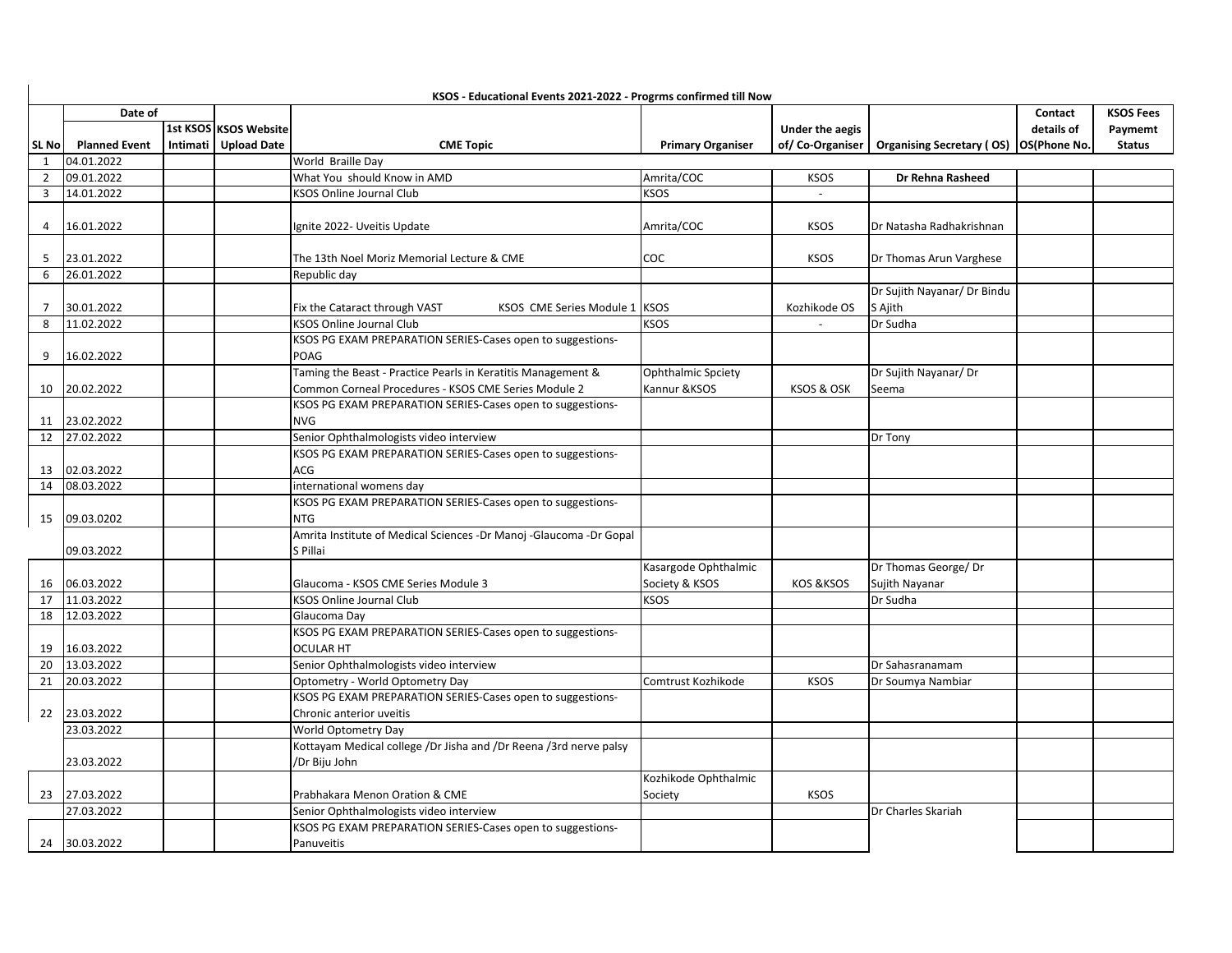|    |            | KSOS PG EXAM PREPARATION SERIES-Cases open to suggestions-              |                         |                        |                      |  |
|----|------------|-------------------------------------------------------------------------|-------------------------|------------------------|----------------------|--|
| 25 | 06.04.2022 | Corneal ulcer                                                           |                         |                        |                      |  |
|    | 06.04.2022 | Giridhar eye Institute Dr Marian Proptosis                              |                         |                        |                      |  |
| 26 | 08.04.2022 | KSOS Online Journal Club                                                | <b>KSOS</b>             |                        | Dr Sudha             |  |
|    |            |                                                                         | Palghat Ophthalmic      |                        |                      |  |
| 27 | 10.04.2022 | Controversies in Ophthalmology- KSOS CME Series Module 4                | Society                 | POS & KSOS             | Dr Sujith Nayanar    |  |
|    | 10.04.2022 | Senior Ophthalmologists video interview                                 |                         |                        | Dr Ramachandra Bhat  |  |
|    |            | KSOS PG EXAM PREPARATION SERIES-Cases open to suggestions-              |                         |                        |                      |  |
| 28 | 13.04.2022 | Cornal opacity                                                          |                         |                        |                      |  |
|    |            | KSOS PG EXAM PREPARATION SERIES-Cases open to suggestions-              |                         |                        |                      |  |
| 29 | 20.04.2022 | Keratoconus                                                             |                         |                        |                      |  |
|    | 20.04.2022 | Ophthal PG Class Room (7 pm)                                            |                         |                        |                      |  |
|    |            | Alleppey Medical College /Dr Mallika /O U Topic will be decided in 2    |                         |                        |                      |  |
|    | 20.04.2022 | days                                                                    |                         |                        |                      |  |
|    |            |                                                                         | Gokulam Medical         |                        |                      |  |
| 30 | 24.4.2022  | Oculos-Orbital trauma                                                   | College                 | TOC and KSOS           | Dr K Mahadevan       |  |
|    | 24.4.2022  | Senior Ophthalmologists video interview                                 |                         |                        | Dr BV Bhat           |  |
|    |            |                                                                         |                         |                        | Dr Prashob Mohan/ Dr |  |
|    | 24.04.2022 | Trauma - KSOS CME Series Module 5                                       | TACO & KSOS             | <b>KSOS &amp; OTSI</b> | Sudha                |  |
|    | 27.04.2022 | KSOS PG EXAM PREPARATION SERIES-Cases open to suggestions-<br>Failed PK |                         |                        |                      |  |
| 31 | 27.04.2022 | Ophthal PG Class Room (7 pm)                                            |                         |                        |                      |  |
| 32 | 01.05.2022 |                                                                         | Giridhar Eye Institute  | <b>KSOS</b>            |                      |  |
|    |            | KSOS PG EXAM PREPARATION SERIES-Cases open to suggestions-              |                         |                        |                      |  |
| 33 | 04.05.2022 | Proptosis                                                               |                         |                        |                      |  |
|    | 04.05.2022 | Ophthal PG Class Room (7 pm)                                            |                         |                        |                      |  |
|    | 04.05.2022 | Little flower Cornea case                                               |                         |                        |                      |  |
| 34 | 06.05.2022 | surdas jayanthi                                                         |                         |                        |                      |  |
| 35 | 08.05.2022 | Senior Ophthalmologists video interview                                 |                         |                        | Dr George Thomas     |  |
|    | 08.05.2022 |                                                                         | <b>Comtrust Calicut</b> | <b>KSOS</b>            | Dr Mallika OU        |  |
|    |            | KSOS PG EXAM PREPARATION SERIES-Cases open to suggestions-              |                         |                        |                      |  |
| 36 | 11.05.2022 | Thyroid exophthalmose                                                   |                         |                        |                      |  |
|    | 11.05.2022 | Ophthal PG Class Room (7 pm)                                            |                         |                        |                      |  |
| 37 | 13.05.2022 | KSOS Online Journal Club                                                | <b>KSOS</b>             |                        | Dr Sudha             |  |
|    |            |                                                                         | Kottayam Ophthalmic     |                        | Dr Prashob Mohan/ Dr |  |
| 38 | 15.05.2022 | Pediatric Ophthalmology - KSOS CME Series Module 6                      | Club & KSOS             | KSOS & KOC             | <b>Thomas Mathew</b> |  |
|    |            | KSOS PG EXAM PREPARATION SERIES-Cases open to suggestions-              |                         |                        |                      |  |
| 39 | 18.05.2022 | Ectropion                                                               |                         |                        |                      |  |
|    | 18.05.2022 | Ophthal PG Class Room (7 pm)                                            |                         |                        |                      |  |
|    | 18.05.2022 | Kozhikode Medical College Dr Padma Prabhu                               |                         |                        |                      |  |
| 40 | 22.05.2022 | Medical college Alappuzha cme Prof Mallika Mahesh                       |                         |                        |                      |  |
|    | 22.05.2022 | Senior Ophthalmologists video interview                                 |                         |                        | Dr Giridhar          |  |
|    |            |                                                                         | Alapuzha Medical        |                        |                      |  |
| 41 | 23.05.2022 | Mizhi                                                                   | College                 | <b>KSOS</b>            |                      |  |
|    |            | KSOS PG EXAM PREPARATION SERIES-Cases open to suggestions-              |                         |                        |                      |  |
| 42 | 25.05.2022 | Entropion                                                               |                         |                        |                      |  |
|    | 25.05.2022 | Ophthal PG Class Room (7 pm)                                            |                         |                        |                      |  |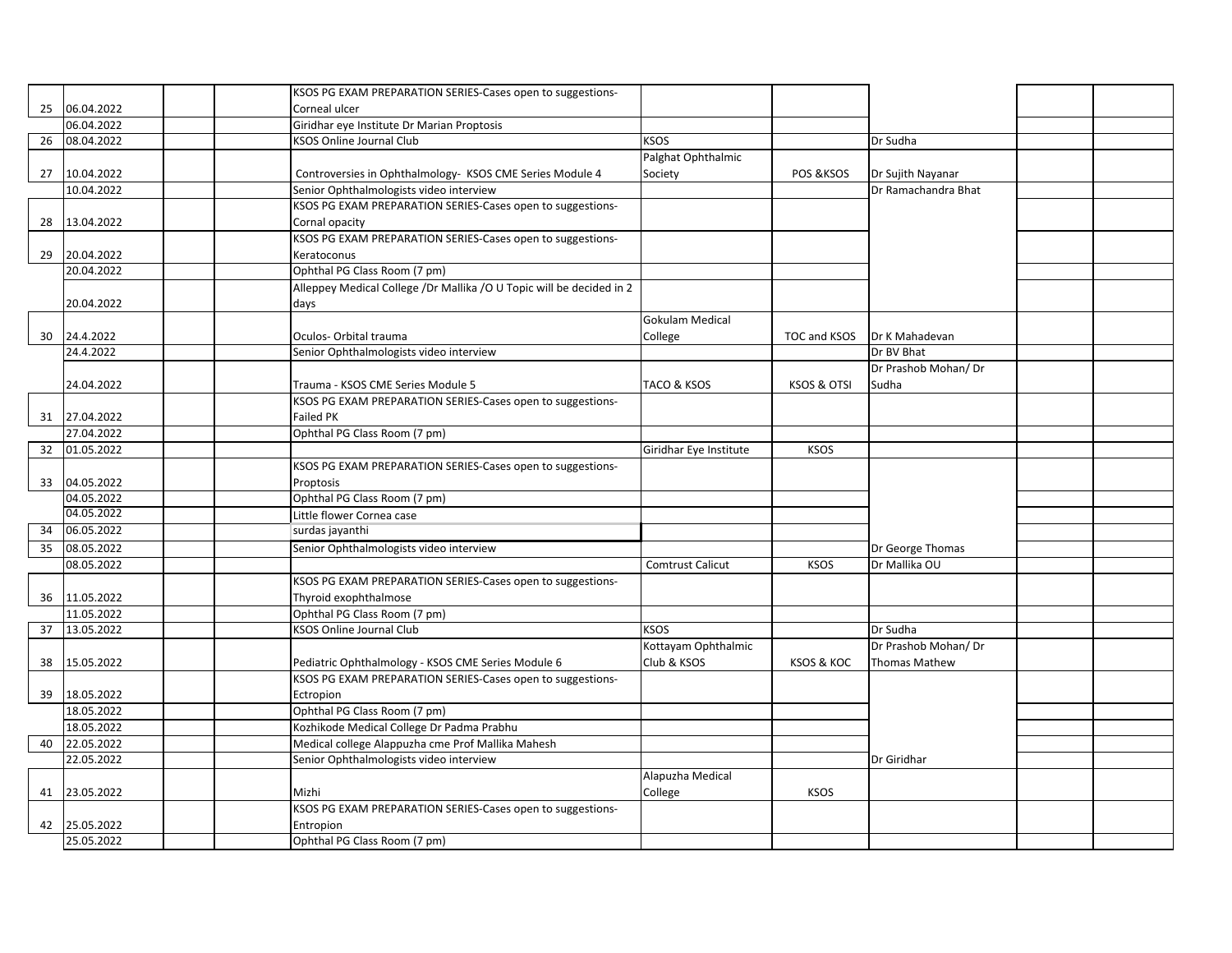|    |            |                                   | KSOS PG EXAM PREPARATION SERIES-Cases open to suggestions- |                        |                      |                             |  |
|----|------------|-----------------------------------|------------------------------------------------------------|------------------------|----------------------|-----------------------------|--|
| 43 | 01.06.2022 | Ptosis                            |                                                            |                        |                      |                             |  |
|    | 01.06.2022 | Thrissur Medical College Dr Sudha |                                                            |                        |                      |                             |  |
|    | 01.06.2022 | Cataract Day                      |                                                            |                        |                      |                             |  |
|    | 01.06.2022 | Ophthal PG Class Room (7 pm)      |                                                            |                        |                      |                             |  |
|    |            |                                   |                                                            |                        |                      | Dr Prashob Mohan/ Dr        |  |
| 44 | 05.06.2022 |                                   | Neuro Ophthalmology - KSOS CME Series Module 7             | COC & KSOS             | KSOS & COC           | <b>Thomas Arun Varghese</b> |  |
| 45 | 08.06.2022 | Ophthal PG Class Room (7 pm)      |                                                            |                        |                      |                             |  |
| 46 | 10.06.2022 | KSOS Online Journal Club          |                                                            | <b>KSOS</b>            | $\sim$               | Dr Sudha                    |  |
| 47 | 15.06.2022 |                                   | MES medical college Dr Padmaja Krishna                     |                        |                      |                             |  |
|    | 15.06.2022 | Ophthal PG Class Room (7 pm)      |                                                            |                        |                      |                             |  |
| 48 | 19.06.2022 | <b>TACO Mid Year meeting</b>      |                                                            | TACO                   | <b>KSOS</b>          | Dr Sujatha Namboothiri      |  |
| 49 | 20.06.2022 | Nystagmus Awareness Day           |                                                            |                        |                      |                             |  |
| 50 | 22.06.2022 | Ophthal PG Class Room (7 pm)      |                                                            |                        |                      |                             |  |
|    |            |                                   |                                                            |                        |                      |                             |  |
|    | 26.06.2022 |                                   |                                                            | Alappuzha Ophthalmic   |                      | Dr Prashob Mohan/ Mallika   |  |
| 51 |            | SICS - KSOS CME Series Module 8   |                                                            | Club & KSOS            | AOC & KSOS           | OU                          |  |
| 52 | 27.06.2022 | Helen Keller day                  |                                                            |                        |                      |                             |  |
| 53 | 29.06.2022 | Ophthal PG Class Room (7 pm)      |                                                            |                        |                      |                             |  |
|    | 29.06.2022 | lubilee Medical College           |                                                            |                        |                      |                             |  |
|    |            |                                   |                                                            | Kozhikode Ophthalmic   |                      |                             |  |
| 54 | 03.07.2022 | Mid Year CME                      |                                                            | Society                | <b>KSOS</b>          | Dr Bindu S Ajith            |  |
| 55 | 06.07.2022 | Ophthal PG Class Room (7 pm)      |                                                            |                        |                      |                             |  |
| 56 | 13.07.2022 | Ophthal PG Class Room (7 pm)      |                                                            |                        |                      |                             |  |
| 57 | 13.07.2022 |                                   | Amala Medical college / Dr Charles Skaria                  |                        |                      |                             |  |
|    |            |                                   |                                                            |                        |                      |                             |  |
|    |            |                                   |                                                            | Pathanamthitta         |                      | Dr Thomas George/ Dr        |  |
| 58 | 17.07.2022 |                                   | Refraction/Optical Dispensing - KSOS CME Series Module 9   | Ophthalmic Club & KSOS | POC&KSOS             | Rachel Jose                 |  |
| 59 | 20.07.2022 | Ophthal PG Class Room (7 pm)      |                                                            |                        |                      |                             |  |
| 60 | 24.07.2022 |                                   | Little Flower eye Hospital Dr Thomas Cherian               |                        |                      |                             |  |
| 61 | 27.07.2022 | Ophthal PG Class Room (7 pm)      |                                                            |                        |                      |                             |  |
| 62 | 31.07.2022 | Rio Alumni Prof K Mahadevan       |                                                            |                        |                      |                             |  |
| 63 | 03.08.2022 | Ophthal PG Class Room (7 pm)      |                                                            |                        |                      |                             |  |
|    |            |                                   |                                                            | Kollam Ophthalmic      |                      | Dr Thomas George/ Dr        |  |
| 64 | 07.08.2022 | Phaco - KSOS CME Series Module 10 |                                                            | Society & KSOS         | <b>KOS &amp;KSOS</b> | Jayaprasad B                |  |
| 65 | 08.08.2022 | World Ophthalmology Day           |                                                            |                        |                      |                             |  |
| 66 | 10.08.2022 | Ophthal PG Class Room (7 pm)      |                                                            |                        |                      |                             |  |
| 67 | 12.08.2022 | KSOS Online Journal Club          |                                                            | <b>KSOS</b>            | $\sim$               | Dr Sudha                    |  |
| 68 | 14.03.2022 |                                   | Ophthalmica Dr Thomas Arun Varghese                        |                        |                      |                             |  |
| 69 | 15.08.2022 | Independence day                  |                                                            |                        |                      |                             |  |
| 70 | 17.08.2022 | Ophthal PG Class Room (7 pm)      |                                                            |                        |                      |                             |  |
| 71 | 21.08.2022 | kottayam medical college          |                                                            |                        |                      |                             |  |
| 72 | 24.08.2022 | Ophthal PG Class Room (7 pm)      |                                                            |                        |                      |                             |  |
| 73 | 27.08.2022 |                                   | Dr Minu Mathen Chaithanya Eye Hospital Trivandrum          |                        |                      |                             |  |
| 74 | 28.08.2022 |                                   | Dr Minu Mathen Chaithanya Eye Hospital Trivandrum          |                        |                      |                             |  |
|    | 28.08.2022 | pathanamthitta oph club           |                                                            |                        |                      |                             |  |
| 75 | 31.08.2022 | Ophthal PG Class Room (7 pm)      |                                                            |                        |                      |                             |  |